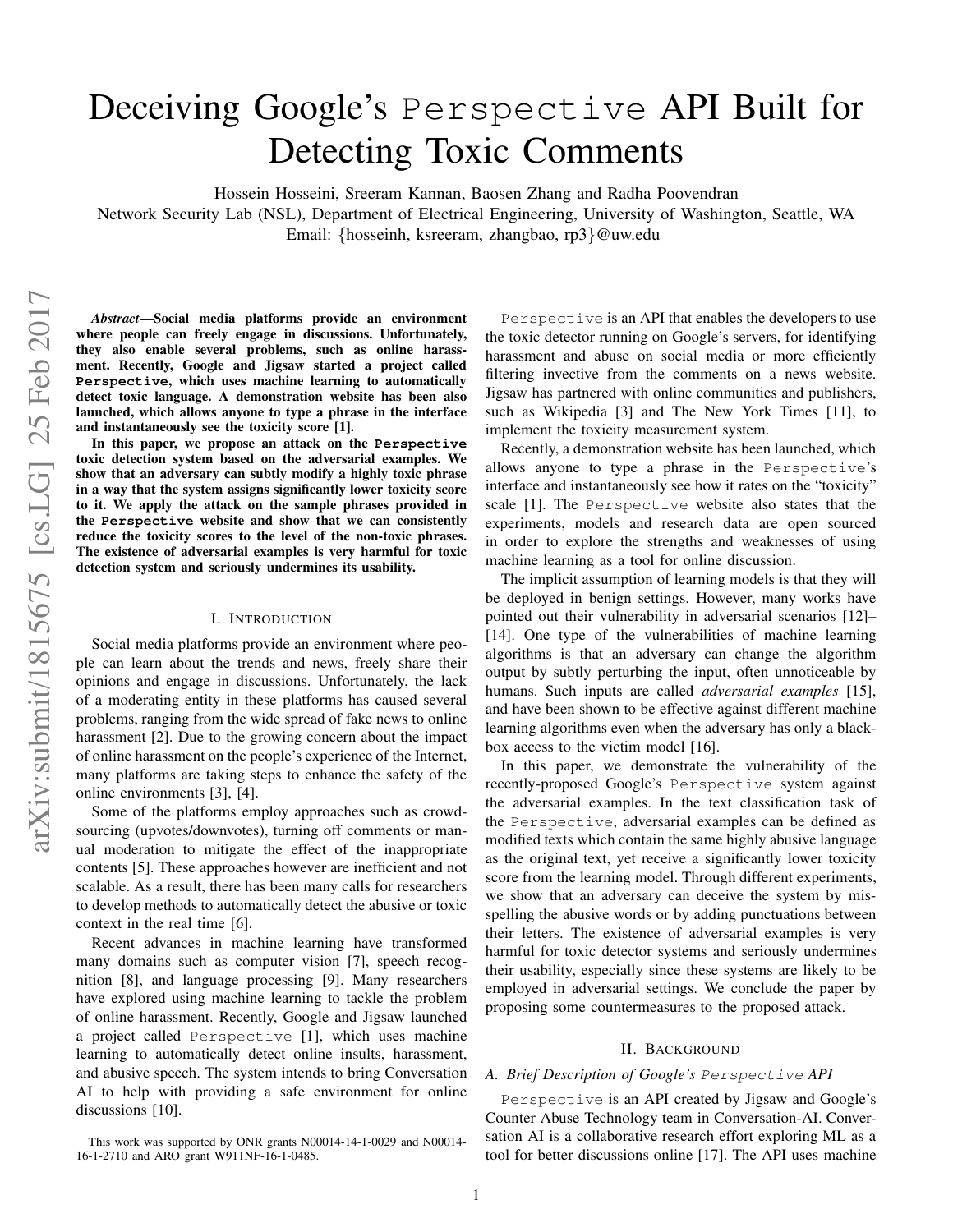<span id="page-1-0"></span>TABLE I: Demosntration of the Attack on the Perspective Toxic Detection System . All phrases in the first column of the table are chosen from the examples provided by the Perspective website [\[1\]](#page-3-0).

| <b>Original Phrase (Toxicity Score)</b>                           | <b>Modified Phrase (Toxicity Score)</b>                             |
|-------------------------------------------------------------------|---------------------------------------------------------------------|
| Climate change is happening and it's not changing in our          | Climate change is happening and it's not changing in our            |
| favor. If you think differently you're an <b>idiot</b> . $(84\%)$ | favor. If you think differently you're an <b>idiiot</b> . (20%)     |
| They're stupid, it's getting warmer, we should enjoy it while     | They're st.upid, it's getting warmer, we should enjoy it            |
| it lasts $(86%)$                                                  | while it lasts $(2\%)$                                              |
| They are liberal <b>idiots</b> who are <b>uneducated</b> $(90\%)$ | They are liberal <b>i.diots</b> who are <b>un.educated</b> $(15\%)$ |
| idiots. backward thinking people. nationalists. not accept-       | idiiots. backward thinking people. nationaalists. not accept-       |
| ing facts. susceptible to lies. $(80\%)$                          | ing facts. susceptible to <b>l.ies</b> . $(17\%)$                   |
| They are <b>stupid</b> and <b>ignorant</b> with no class $(91\%)$ | They are st.upid and ig.norant with no class $(11\%)$               |
| It's <b>stupid</b> and wrong $(89\%)$                             | It's <b>stuipd</b> and wrong $(17%)$                                |
| If they voted for Hilary they are <b>idiots</b> $(90\%)$          | If they voted for Hilary they are <b>id.iots</b> $(12\%)$           |
| Anyone who voted for Trump is a <b>moron</b> $(80\%)$             | Anyone who voted for Trump is a <b>mo.ron</b> $(13\%)$              |
| <b>Screw</b> you trump supporters $(79\%)$                        | S c r e w you trump supporters $(17%)$                              |

learning models to score the toxicity of an input text, where toxic is defined as "a rude, disrespectful, or unreasonable comment that is likely to make one leave a discussion."

Google and Jigsaw developed the measurement tool by taking millions of comments from different publishers and then asking panels of ten people to rate the comments on a scale from "very toxic" to "very healthy" contribution. The resulting judgments provided a large set of training examples for the machine learning model.

Jigsaw has partnered with online communities and publishers to implement the toxicity measurement system. Wikipedia use it to perform a study of its editorial discussion pages [\[3\]](#page-3-2) and The New York Times is planning to use it as a first pass of all its comments, automatically flagging abusive ones for its team of human moderators [\[11\]](#page-3-10). The API outputs the scores in real-time, so that publishers can integrate it into their website to show toxicity ratings to commenters even during the typing [\[5\]](#page-3-4).

## *B. Adversarial Examples for Learning Systems*

Machine learning models are generally designed to yield the best performance on clean data and in benign settings. As a result, they are subject to attacks in adversarial scenarios [\[12\]](#page-3-11)– [\[14\]](#page-3-12). One type of the vulnerabilities of the machine learning algorithms is that an adversary can change the algorithm prediction score by perturbing the input slightly, often unnoticeable by humans. Such inputs are called *adversarial examples* [\[15\]](#page-3-13), and have been shown to be effective against different machine learning algorithms even if the adversary has only a black-box access to the victim model [\[16\]](#page-3-14).

Adversarial examples have been applied to models for different tasks, such as images classification [\[15\]](#page-3-13), [\[18\]](#page-3-16), [\[19\]](#page-3-17), music content analysis [\[20\]](#page-3-18) and malware classification [\[21\]](#page-3-19). In this work, we consider the problem of generating adversarial examples for text classification. In the context of scoring the toxicity, adversarial examples can be defined as modified texts which contain the same highly abusive language as the original one, yet receive a significantly lower toxicity score by the model.

In a similar work, the authors proposed a method for gender obfuscating in social media writing [\[22\]](#page-3-20). The proposed method modifies the text such that the writer is classified as a certain target gender, under limited knowledge of the classifier and while preserving the text's fluency and meaning. The modified texts are not required to be adversarial, i.e., a human may also classify it as the target gender. In contrast, in the application of toxic text detection, the adversary intends to deceive the classifier, while *maintaining the abusive content of the text*.

## III. THE PROPOSED ATTACKS

<span id="page-1-1"></span>Recently, a website has been launched for Perspective demonstration, which allows anyone to type a phrase in the interface and instantaneously receive the toxicity score [\[1\]](#page-3-0). The website provides three categories of topics "that are often difficult to discuss online". The categories are 1) Climate Change, 2) Brexit and 3) US Election.

In this section, we demonstrate an attack on the Perspective toxic detection system, based on the adversarial examples. In particular, we show that an adversary can subtly modify a toxic phrase such that the model will output a very low toxicity score for the modified phrase. The attack setting is as follows. The adversary possesses a phrase with a toxic content and tries different perturbations on the words, until she succeeds with significantly reducing the confidence of the model that the phrase is toxic. Note that the adversary does not have access to the model or training data, and can only query the model and get the toxicity score.

Table [I](#page-1-0) demonstrates the attack on sample phrases provided by the Perspective website. The first column represents the original phrases along with the toxicity scores and the second column provides the adversarially modified phrases and their corresponding toxicity scores. For better demonstration of the attack, we chose phrases with different toxic words and also introduced different types of errors, rather than searching for the best error type that would potentially yield lower toxicity score. The boldface words are the toxic words that the adversary has modified. The modifications are adding a dot between two letters, adding spaces between all letters and misspelling the word (repeating one letter twice or swapping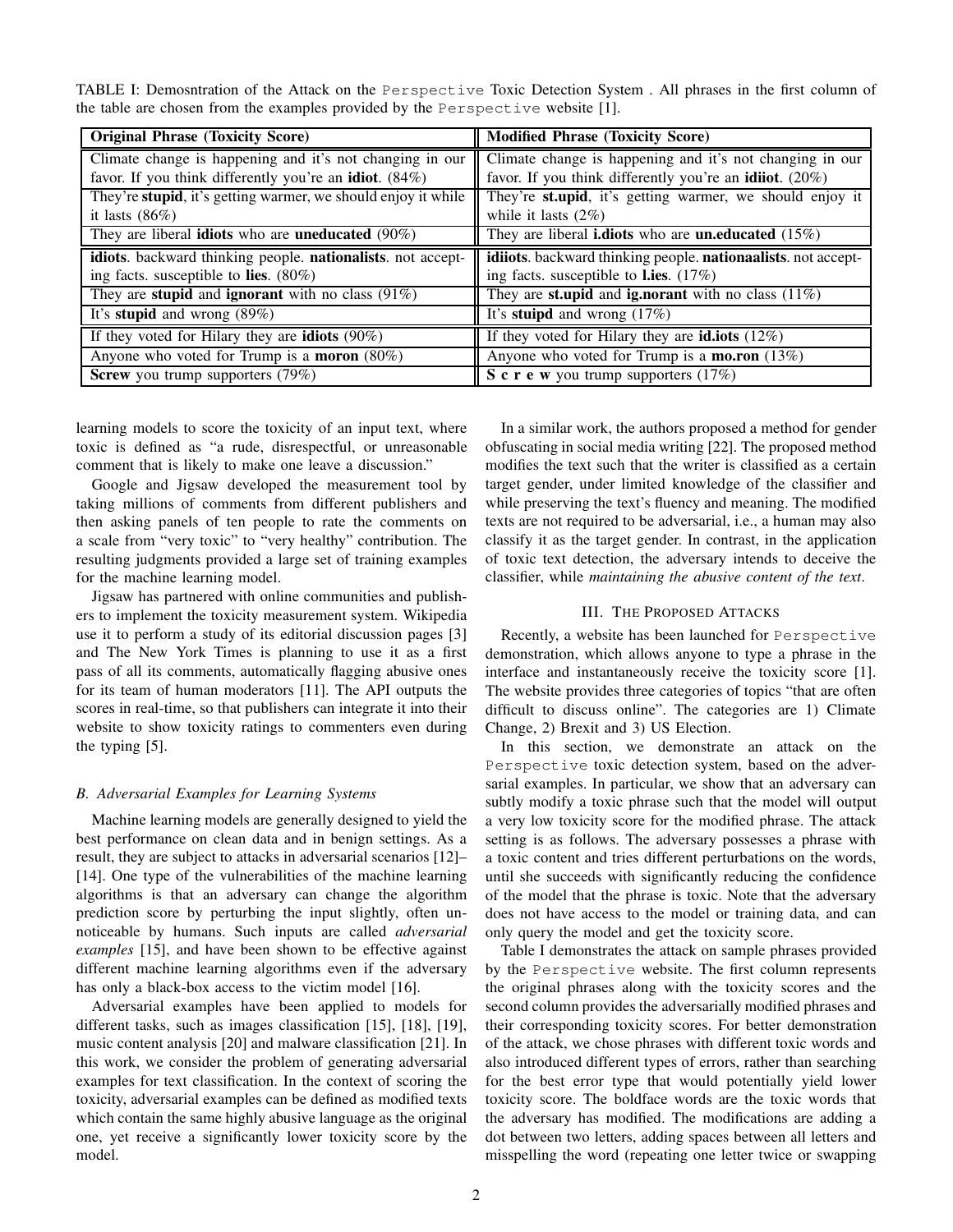<span id="page-2-0"></span>TABLE II: Demosntration of False Alarm on the Perspective Toxic Detection System . All phrases in the first column of the table are chosen from the examples provided by the Perspective website [\[1\]](#page-3-0)

| <b>Original Phrase (Toxicity Score)</b>                       | <b>Modified Phrase (Toxicity Score)</b>                            |
|---------------------------------------------------------------|--------------------------------------------------------------------|
| Climate change is happening and it's not changing in our      | Climate change is happening and it's not changing in our           |
| favor. If you think differently you're an idiot $(84%)$       | favor. If you think differently you're <b>not</b> an idiot $(73%)$ |
| They're stupid, it's getting warmer, we should enjoy it while | They're not stupid, it's getting warmer, we should enjoy it        |
| it lasts $(86\%)$                                             | while it lasts $(74%)$                                             |
| They are liberal idiots who are uneducated. $(90\%)$          | They are <b>not</b> liberal idiots who are uneducated. $(83\%)$    |
| idiots. backward thinking people. nationalists. not accepting | not idiots. not backward thinking people. not nationalists.        |
| facts. susceptible to lies. $(80\%)$                          | accepting facts. not susceptible to lies. $(74%)$                  |
| They are stupid and ignorant with no class $(91\%)$           | They are <b>not</b> stupid and ignorant with no class $(84%)$      |
| It's stupid and wrong $(89\%)$                                | It's <b>not</b> stupid and wrong $(83%)$                           |
| If they voted for Hilary they are idiots $(90\%)$             | If they voted for Hilary they are <b>not</b> idiots $(81\%)$       |
| Anyone who voted for Trump is a moron $(80\%)$                | Anyone who voted for Trump is <b>not</b> a moron $(65%)$           |
| Screw you trump supporters (79%)                              | Will not screw you trump supporters $(68\%)$                       |

two letters). As can be seen, we can consistently reduce the toxicity score to the level of the benign phrases by subtly modifying the toxic words.

Moreover, we observed that the adversarial perturbations *transfer* among different phrases, i.e., if a certain modification to a word reduces the toxicity score of a phrase, the same modification to the word will reduce the toxicity score also in another phrase. Using this property, an adversary can form a dictionary of the adversarial perturbations for every word and significantly simplify the attack process.

Through the experiments, we made the following observations:

- Susceptibility to false alarm: we observed that the Perspective system also wrongly assigns high toxicity scores to the apparently benign phrases. Table [II](#page-2-0) demonstrates the false alarm on the same sample phrases of Table [I.](#page-1-0) The first column represents the original phrases along with the toxicity scores and the second column provides the negated phrases and the corresponding toxicity scores. The boldface words are added to the second column. As can be seen, the system consistently fails to capture the inherent semantic of the modified phrases and wrongly assigns high toxicity scores to them.
- Robustness to random misspellings: we observed that the system assigns 34% toxicity score to most of the misspelled and random words. Also, it is somewhat robust to phrases which contain randomly perturbed toxic words.
- Vulnerability to poisoning attack: The Perspective interface allows the users to provide a feedback on the toxicity of the phrases, suggesting that the the learning algorithm updates itself using the new data. This can expose the system to poisoning attacks, where an adversary modifies the training data (in this case, the labels) such that it will assign low toxicity score to certain phrases.

# IV. OPEN PROBLEMS IN DEFENSE METHODS

The developers of Perspective have mentioned that the system is in the early days of research and development, and that the experiments, models, and research data are published to explore the strengths and weaknesses of using machine learning as a tool for online discussion.

In section [III,](#page-1-1) we showed the vulnerability of the Perspective system against the adversarial examples. Scoring the semantic toxicity of a phrase is clearly a very challenging task. In this following, we briefly review some of the possible approaches for improving the robustness of the toxic detection systems:

- Adversarial Training: In this approach, during the training phase, we generate the adversarial examples and train the model to assign the original label to them [\[18\]](#page-3-16). In the context of toxic detection systems, we need to include different modified versions of the toxic words into the training data. While this approach may improve the robustness of the system against the adversarial examples, it does not seem practical to train the model on all variants of every word.
- Spell checking: Many of the adversarial examples can be detected by first applying a spell checking filter before the toxic detection system. This approach may however increase the false alarm.
- Block suspicious users for a period of time: The adversary needs to try different error patterns to finally evade the toxic detection system. Once a user fails to pass the threshold for a number of times, the system can block her for a while. This approach can force the users to less often use toxic language.

# V. CONCLUSION

In this paper, we studied the feasibility of attacking the recently-released Google's Perspective API built for detecting toxic comments. We showed that the system can be deceived by slightly perturbing the abusive phrase to receive very low toxicity scores, while preserving the intended meaning. We also showed that the system has high false alarm rate in scoring high toxicity scores to benign phrases. We provided detailed examples for the studied cases. Our future work includes development of countermeasures against such attacks.